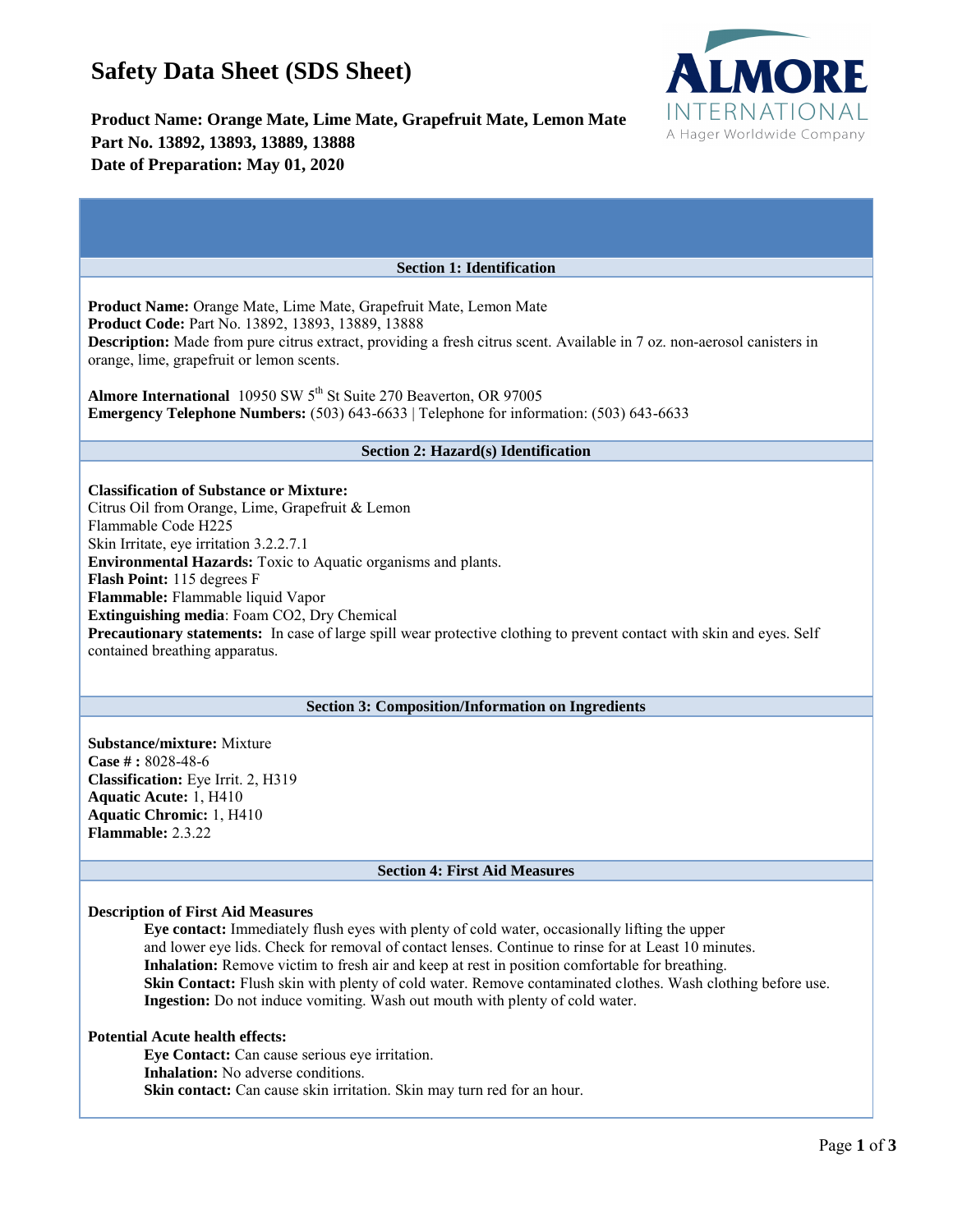#### **Section 5: Fire Fighting Measures**

**Extinguishing media:** Use dry chemical foam, CO2, wear- protective clothing to prevent contact with skin and eyes.

# **Section 6: Accident Release Measures**

**Personal precautions:** Do not touch or walk through spilt material. Shut off ignition sources. Provide Adequate Ventilation.

**Environmental precautions:** Avoid dispensable of spilt material and runoff and contact with soil, waterways, drains and sewers. Avoid contact with plastics. Use nitrile gloves for cleanup.

# **Section 7: Handling and Storage**

**Precaution for safe handling:** Store in cool area away from direct sunlight, heat, flames. Container should be sealed and plainly labeled.

#### **Section 8: Exposure Controls / Personal Protection**

**Recommended monitoring procedures:** Avoid strong oxidizing agents. Wash hands, forearms and face if you come into contact.

#### **Section 9: Physical and Chemical Properties**

**Information on basic Physical and Chemical Properties: Physical State:** Liquid **Color:** Orange, Pale Yellow, Pale Pink **Odor:** Orange, Lemon, Lime, Grapefruit **Flash Point:** 115 degrees F **Specific density:** .846 **Vapor pressure:** 2 mm Hg **Boiling point:** 170 degrees C **Percent Volatile by Volume:** 95

# **Section 10: Stability and Reactivity**

**Stability:** Stable **Hazardous Decomposition:** None **Hazardous polymerization:** May not occur **Incompatibility (material to avoid):** Strong oxidizing agents **Conditions to avoid:** Heat, Flame, Sparks

#### **Section 11: Toxicological Information**

**Acute toxicity estimates:** Not Available **Irritation/ Corrosion:** Not Available **Skin Contact:** May include irritation and redness **Eye contact:** Irritation, watering, redness **Long term exposure:** No adverse effects

# **Section 12: Ecological Information**

**Aquatic life:** Toxic to Aquatics and plants **Biodegradable:** Yes